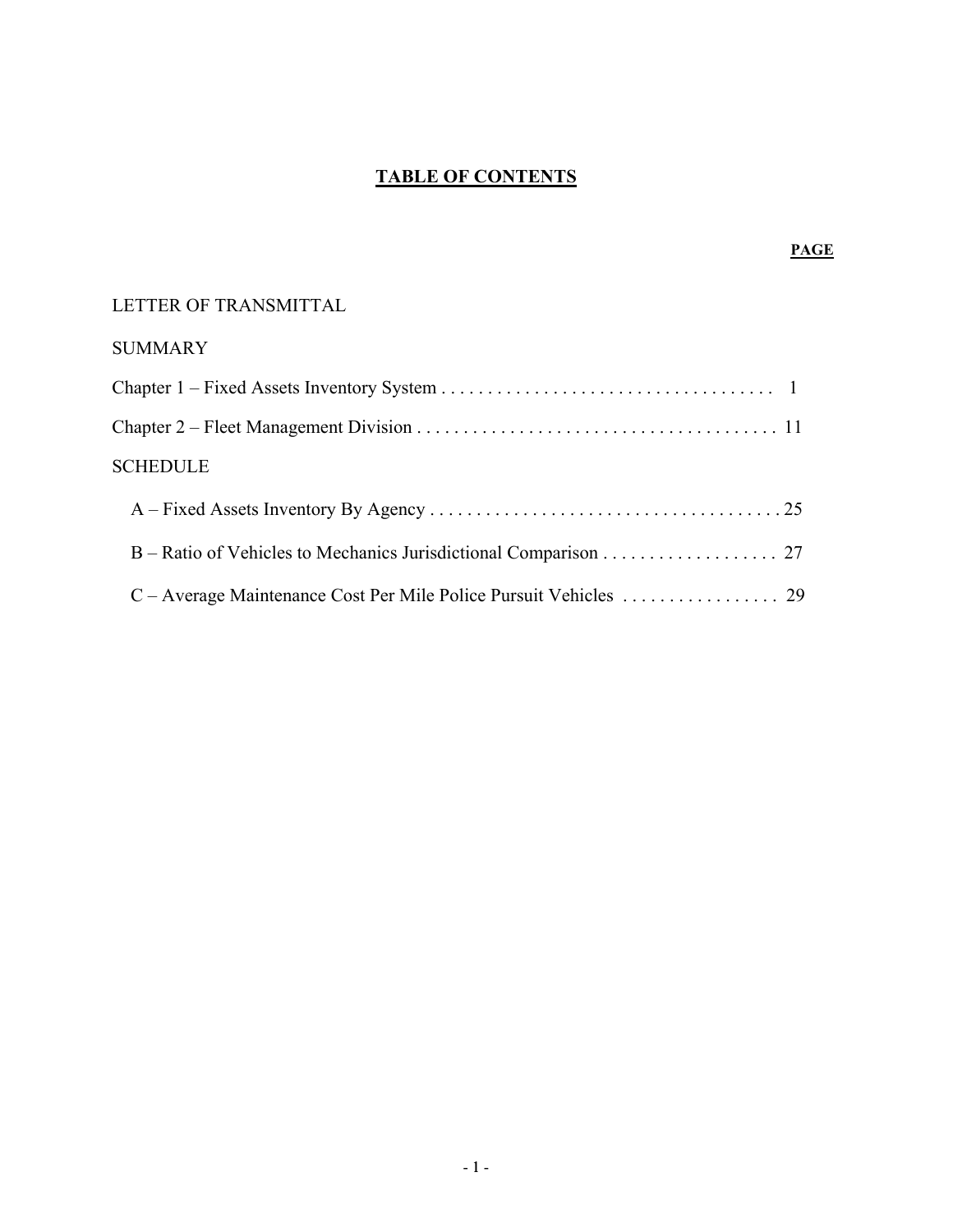The County Council and County Executive of Prince George's County, Maryland

We have conducted a performance audit of the

### **OFFICE OF CENTRAL SERVICES**

in accordance with the requirements of Article III, Section 313, of the Charter for Prince George's County, Maryland. Our report is submitted herewith. The scope of the audit and our findings, comments, and recommendations are summarized on the following page.

Successful implementation of some of the recommendations that appear in this report will require action by the Chief Administrative. Implementation of other recommendations will require the cooperation of agencies whose activities affect those of the Office of Central Services.

We have discussed the contents of this report with appropriate personnel of the Office of Central Services, and wish to express our sincere gratitude to them for the cooperation and assistance extended to us during the course of this engagement.

> David H. Van Dyke, CPA County Auditor

Donna M. Ervin Staff Auditor

Mackenzie Lewis Staff Auditor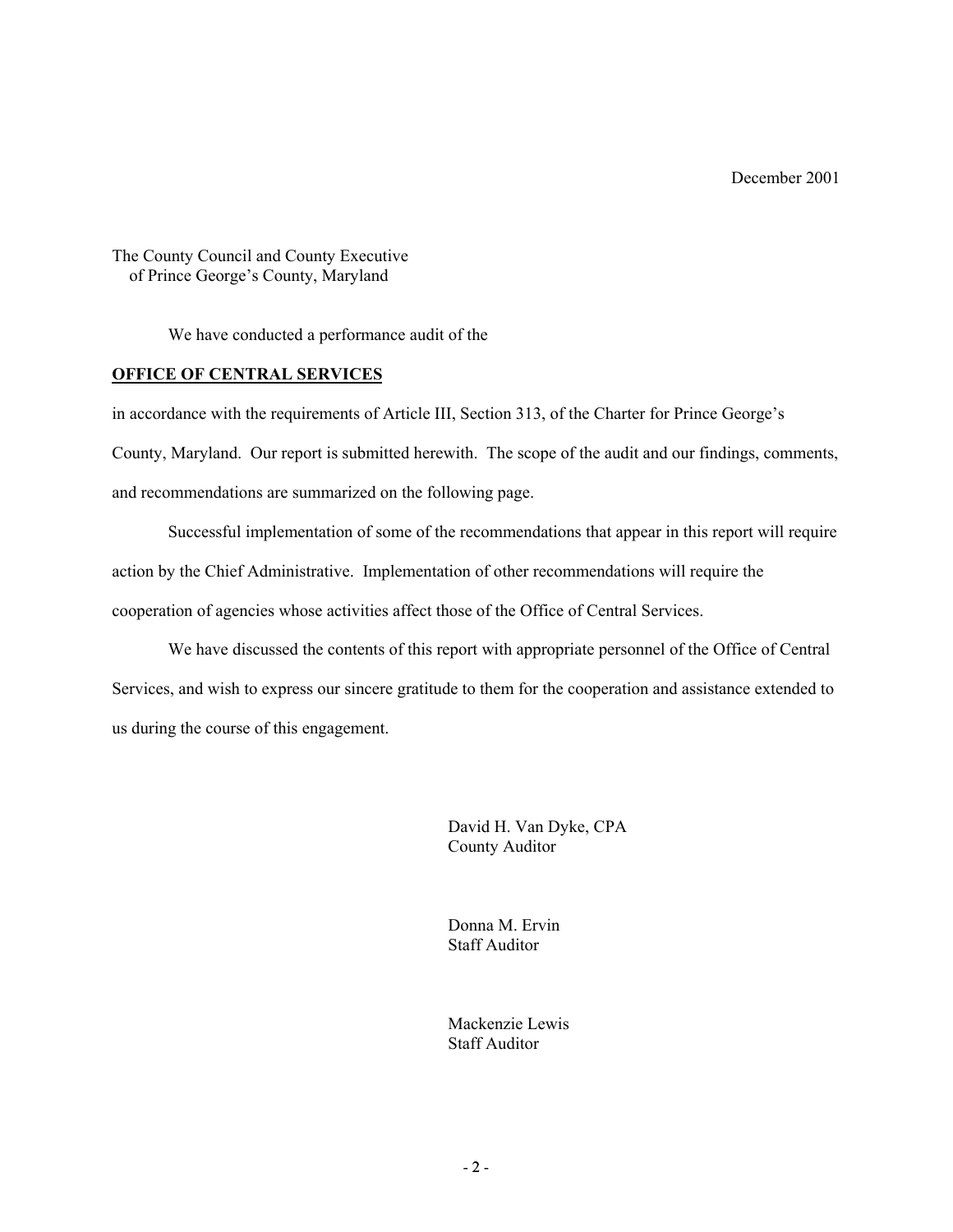# **OFFICE OF CENTRAL SERVICES**

## SUMMARY OF PERFORMANCE AUDIT

## DECEMBER 2001

The Office of Audits and Investigations performed an audit of the Office of Central Services in accordance with the County Charter. We reviewed the process for maintaining the County's fixed assets inventory, and conducted a complete physical inventory of all fixed assets assigned to County agencies. We evaluated the adequacy of the goals, objectives and standards of the Fleet Management Division, examined vehicle maintenance and repair data, and reviewed the established vehicle retirement/replacement criteria. Additionally, we examined the operations of the Motor Pool and evaluated the adequacy of internal controls over the vehicle parts inventory. The major areas addressed in our report are:

- The revisions to the Fixed Assets Procedures Manual need to be updated and completed.
- Agency Fixed Asset Representatives need to be appointed and properly trained.
- There is the potential for purchases of fixed assets to be excluded from the fixed asset system.
- Inadequate documentation was maintained, in some instances, for assets turned-in, transferred, and retired.
- Certain agencies have assigned fixed assets that cannot be accounted for (see Schedule A of report).
- Comprehensive goals, objectives and standards for the Fleet Management Division need to be established.
- The M/4 CS Fleet Management System is not being utilized to its full potential. Various data is currently unavailable to make a determination as to whether the Fleet Management Division is operating efficiently.
- Long-range information technology planning should be considered for the Fleet Management Division.
- Retirement/replacement criteria should be developed for classes of vehicles other than administrative and emergency sedans.
- Allocation of vehicles to the Motor Pool should be reevaluated, along with rental charges.
- Motor Pool vehicle usage by non-County employees should be reconsidered; additional records should be maintained related to Motor Pool vehicle users.

We wish to thank the Office of Central Services for its assistance and cooperation. We are available to provide assistance in implementing the recommendations contained in this report, or in any other area where the agency may have concerns.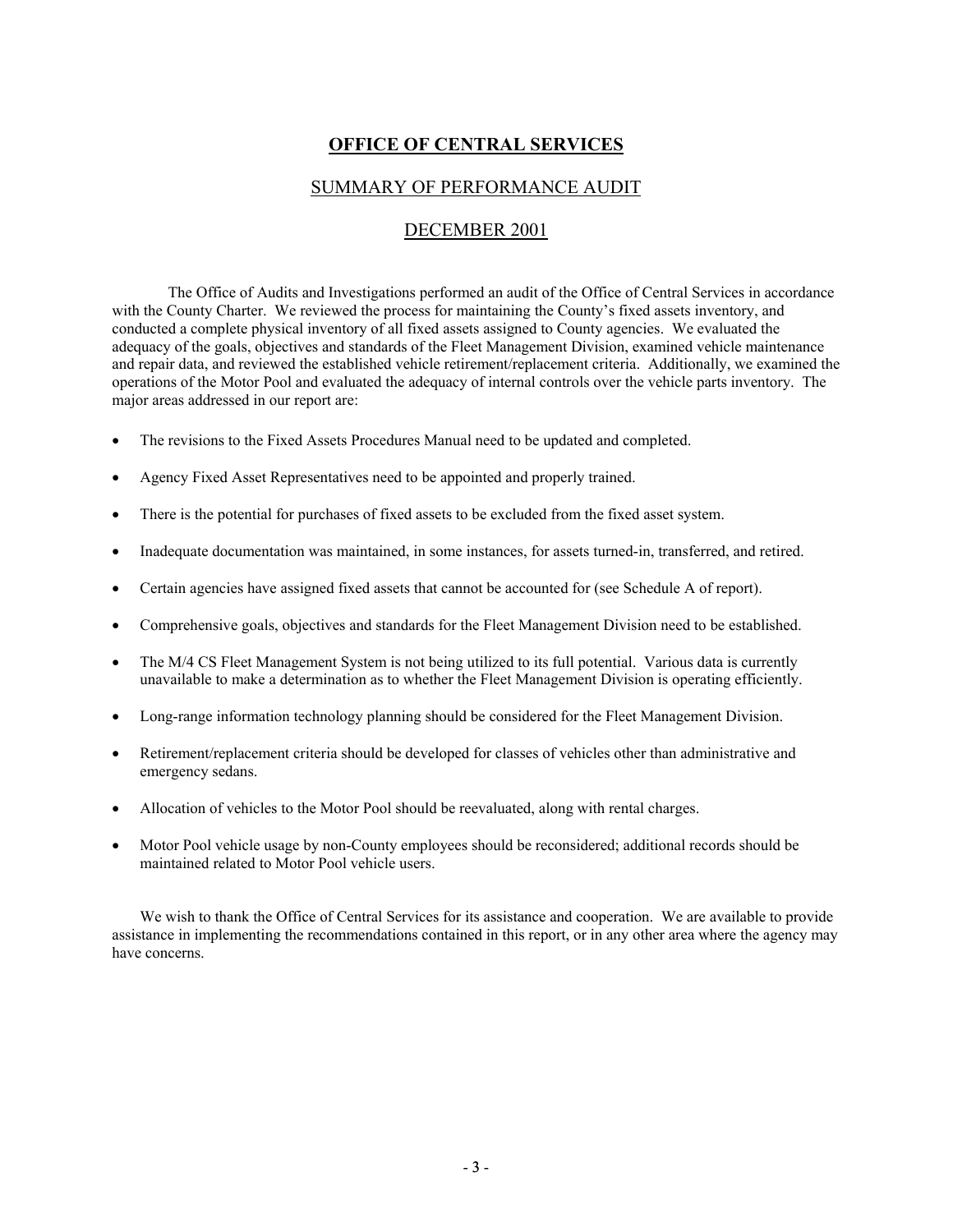### **CHAPTER 1**

#### **FIXED ASSETS INVENTORY SYSTEM**

#### **INTRODUCTION AND SCOPE**

The Office of Central Services (OCS) is responsible for inventory control and management of the County's fixed assets. The Materiel Management Section, Fixed Assets Unit (FAU) is responsible for maintaining an accurate inventory of general fixed assets. The Fleet Management Division (FMD) is responsible for maintaining an accurate inventory of vehicles and the Surplus Property Acquisition and Disposal Unit (SPADU) is responsible for the marketing and distribution of surplus supplies, materials and equipment owned by the County.

Administrative Procedure 691, revised May 12, 1994, assigns responsibilities for establishing and maintaining an inventory of fixed assets and the authority of the fixed assets manual. The Procedure states the Office of Finance and the Office of Central Services shall develop and maintain a fixed assets manual. Administrative Procedure 608, revised May 8, 1981, establishes uniform procedures and proper coordination and accountability for the acquisition and disposition of County and Federal surplus and excess materials, supplies and equipment. The Fixed Assets Procedures Manual, dated March 1982, revised May 1985, establishes the detailed procedures and represents a comprehensive plan of operations for the County's fixed assets system.

A fixed asset is defined as an item purchased that has a useful life of not less than one year and has an initial acquisition cost of \$5,000 or more when purchased with County/Federal funds and \$500 or more when purchased with State funds. A fixed asset can also be an item that is considered sensitive in nature such as a weapon.

 $-4 -$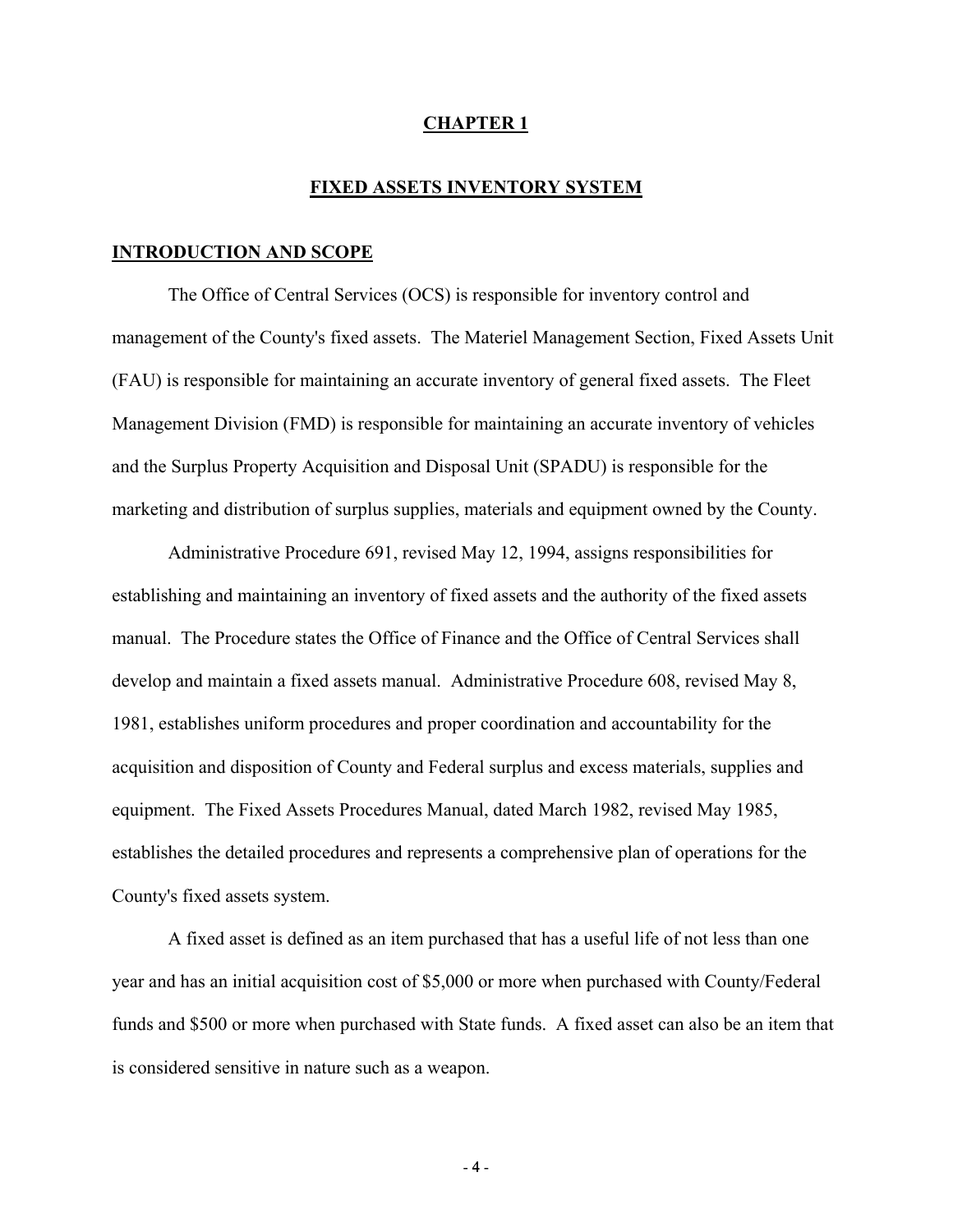Each County agency is to assign at least one staff member as a Fixed Assets

Representative (Representative) who serves as the liaison with the FAU, SPADU and the FMD. The Representative is to ensure that the agency's fixed assets information is provided to the FAU, SPADU and FMD, and that the fixed assets are recorded on the fixed assets inventory records. The Representative is also responsible for performing quarterly and biennial physical inventories of the agency's fixed assets as required in the Fixed Assets Procedures Manual.

As of May 2000, the County maintained an inventory of 3,130 general fixed assets valued at \$16,235,805, and as of April 2000, an inventory of 5,347 vehicles valued at \$36,202,717.

During our audit, we reviewed the process for maintaining the County's fixed assets inventory, and conducted a complete physical inventory of all County general fixed assets and vehicles. We have selected for presentation in this chapter those areas for which we are recommending improvements or which otherwise merit discussion.

### **FINDINGS, COMMENTS AND RECOMMENDATIONS**

#### **Fixed Assets Procedures Manual**

The Fixed Assets Procedures Manual (Manual) establishes specific procedures for processing fixed assets from the time they are purchased through disposal. The Manual establishes who is specifically responsible for the various processing steps.

We noted that efforts have been taken to update the Manual in previous years; however, the revisions have not been completed. The Manual is currently in the process of being revised to be in compliance with the new Governmental Accounting Standards Board (GASB) Statement No. 34. In June 1999, the Governmental Accounting Standards Board (GASB) issued Statement No. 34, that established a whole new financial reporting model, for state and local governments. Included in this new financial reporting model are changes in how state and local governments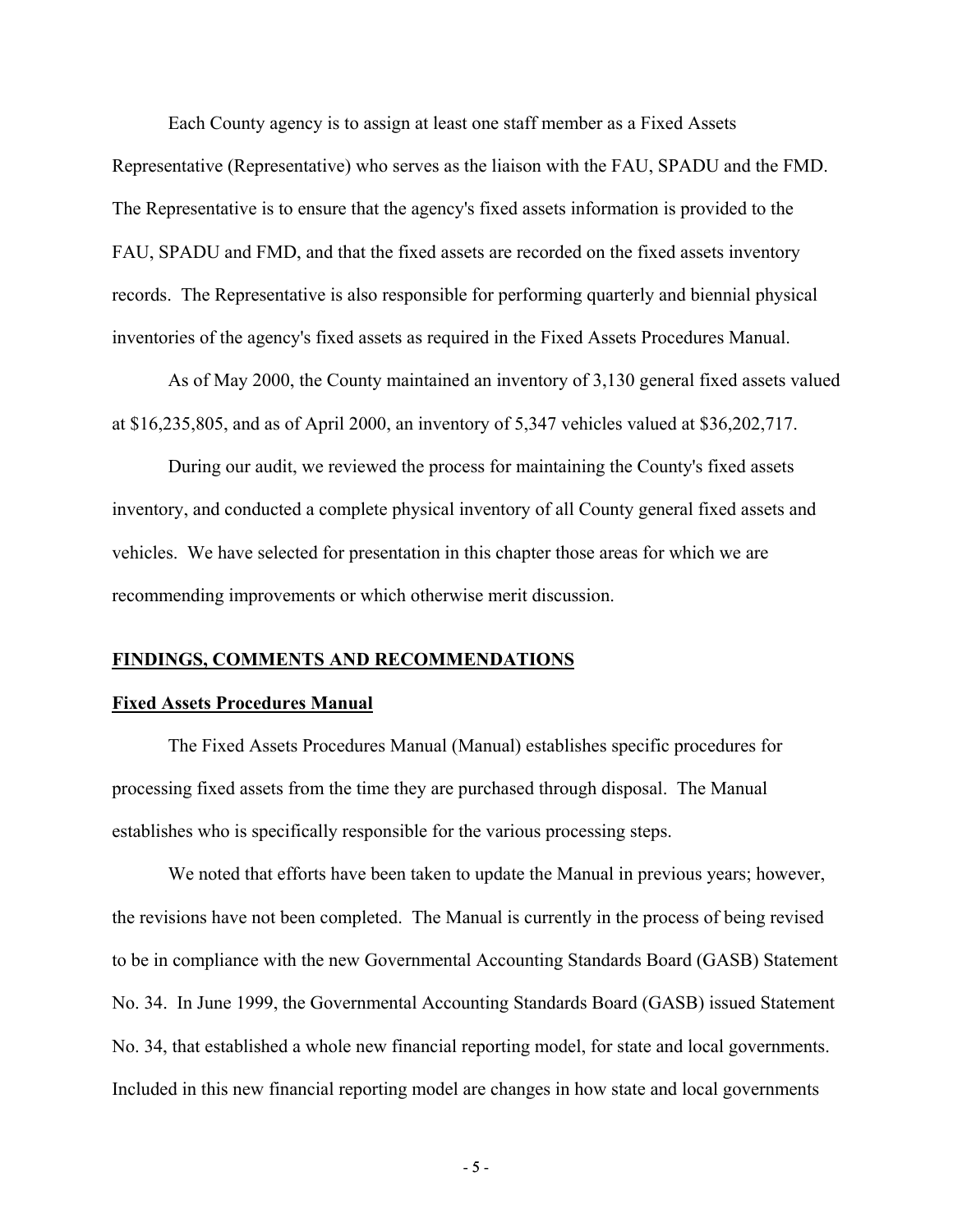record fixed assets and depreciation of these fixed assets on their financial statements. Certain aspects of this Statement affect the County's fixed assets system and will require revisions to the Manual.

In addition to the needed revisions for GASB Statement No. 34 requirements, we learned that the Manual does not include how fixed assets purchased through CIP projects (such as renovations) should be processed to ensure they are entered into the system. We recommend that:

**1. The Director of Finance, in conjunction with the Director of Central Services, complete the revisions to the Fixed Assets Procedures Manual within the near future. The revisions should include provisions for compliance with GASB Statement No. 34, and procedures for recording fixed assets purchased through CIP projects. Additionally, CIP project managers should advise the Office of Finance and the related agency when a fixed asset has been purchased. The agency's Fixed Assets Representative should submit the proper form to the FAU so that the item is recorded in the fixed assets system.**

The Manual requires that each agency designate at least one staff member as a Fixed

Assets Representative who serves as the liaison between the agency and the FAU, SPADU and FMD, and is responsible for maintaining the agency's fixed assets records and conducting inventories on fixed assets. During our audit, we found that agencies are not always reassigning duties of the Fixed Assets Representative to another person when the prior Representative is relieved of these duties. We learned that new Representatives were unfamiliar with the Manual and procedures, and that they are not receiving training from the FAU or the prior Representative. Additionally, we learned that the FAU has no formal routine training schedule for Representatives. Adequate training should be provided to Representatives since they are a vital link to ensuring that fixed assets are properly accounted for and processed accordingly. We recommend that: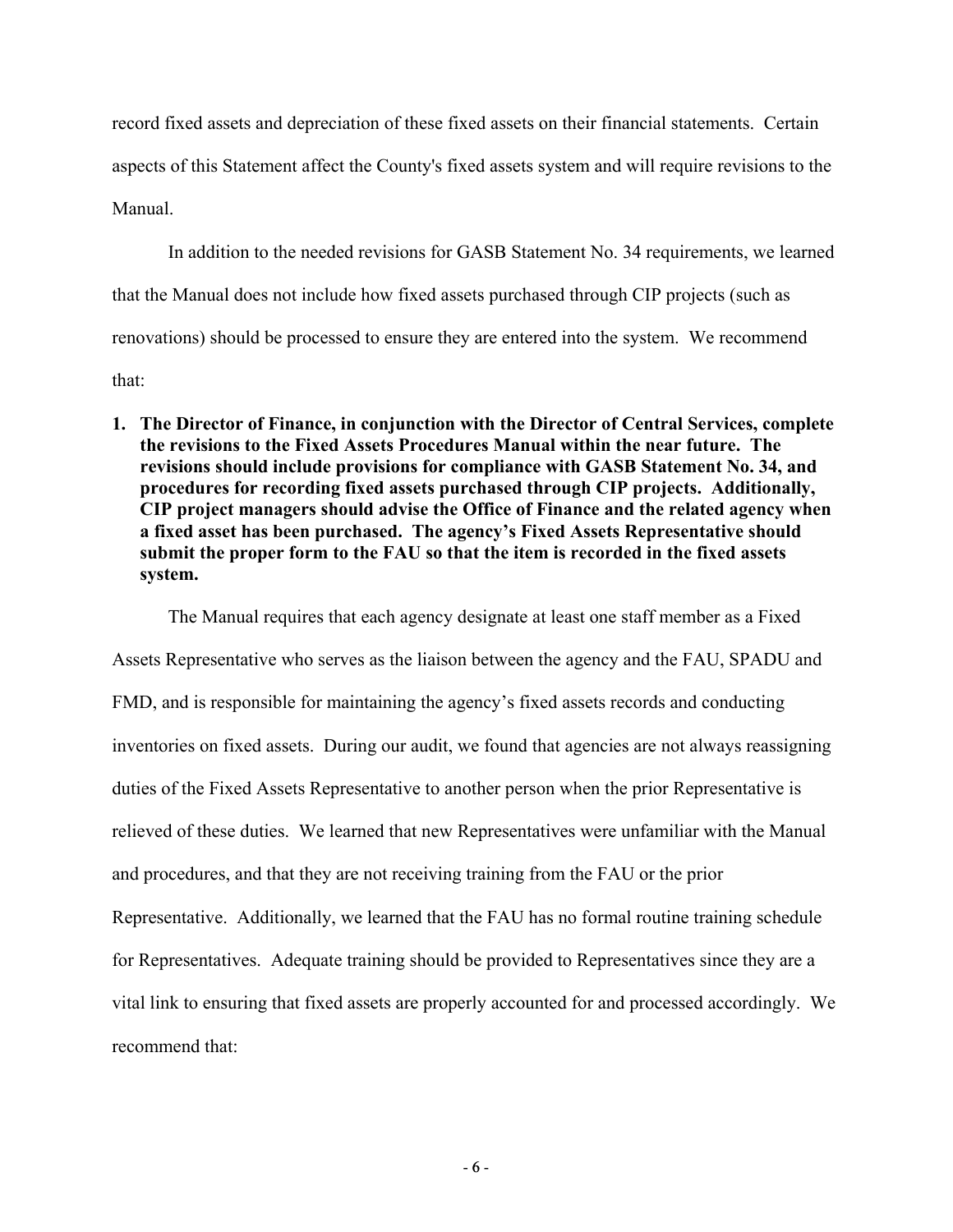**2. Department/Agency heads ensure that replacement Fixed Assets Representatives are appointed when necessary and that they receive proper training to process fixed assets.**

# **3. The Chief of the Materiel Management Section establish a routine schedule of training courses for Fixed Assets Representatives.**

#### **New Fixed Assets**

Fixed assets are acquired through various procurement methods and by donations or gifts. The primary procurement methods used by the County to purchase fixed assets are direct purchase orders and purchase agreements.

When a fixed asset item is acquired through a direct purchase order, the purchase requisition should be coded with the appropriate account number that designates the item as a fixed asset. When the item is actually purchased, an electronic notification is automatically generated at the FAU or FMD advising staff that a fixed asset is being purchased. Once the item has been received, tagged and processed appropriately by agency representatives or FMD staff, the fixed asset's data is entered into the fixed assets system by FAU or FMD staff.

When a fixed asset item is acquired through a purchase agreement, the purchase requisition is not coded with the account number that designates it as a fixed asset, but coded with a reimbursable account number because of the financing method. Once the item has been received, the Fixed Assets Representative is to notify the FAU or FMD so that it can be processed and entered into the fixed assets system.

According to discussions with FAU staff, some fixed assets do not get entered into the fixed assets system because the FAU does not receive the electronic notification, which is a result of requisitions not being coded with the proper account code. Additionally, the Fixed Assets Representatives failed to advise the FAU when the items were received.

- 7 -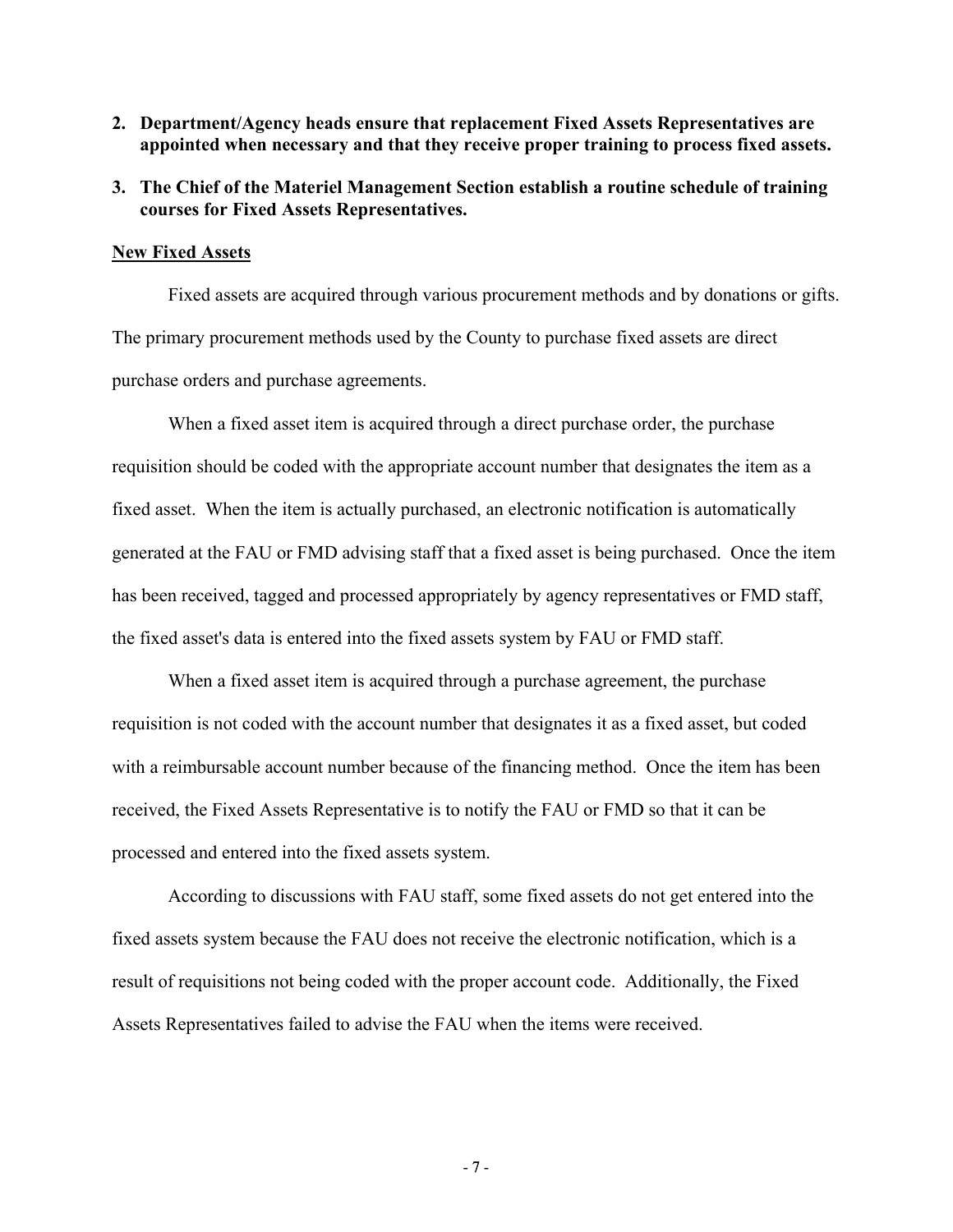We reviewed purchases of 56 vehicles and 17 fixed assets made through two purchase agreements (in 1996 and 1998). We found that 17 general fixed assets and 5 vehicles purchased through the agreements were not entered into the fixed assets system. This was the result of the items not being coded with the proper account number designating the item as a fixed asset, and the Fixed Assets Representatives not notifying the FAU and FMD that the items were received. In addition, we noted five other items purchased under the agreements where a determination by the FAU and FMD needed to be made regarding the items fixed asset status.

It appears that occasional monitoring is performed to ensure items are properly coded, but monitoring is not done on a consistent basis. According to discussions with staff in the Office of Management and Budget, the Office of Central Services/Procurement Division, and the Office of Finance/Accounting Division, no one monitors the purchasing of fixed assets on a consistent basis. The FAU does not receive copies of purchase orders; therefore, they cannot monitor what is being purchased and what should be entered into the fixed assets system.

During our review and discussions with various agencies' staff we determined that there is poor communication between agency purchasing staff and agency Fixed Assets Representatives. Purchasing staff are not notifying the Representatives when fixed assets are purchased. Additionally, purchasing staff have not received adequate training regarding the purchasing of fixed assets or the process for maintaining fixed assets records.

To ensure that fixed assets are properly coded and entered into the fixed assets system when purchased, we recommend that:

## **4. Department/Agency heads ensure that staff who are responsible for procurement activities are familiar with the Fixed Assets Procedures Manual.**

- 8 -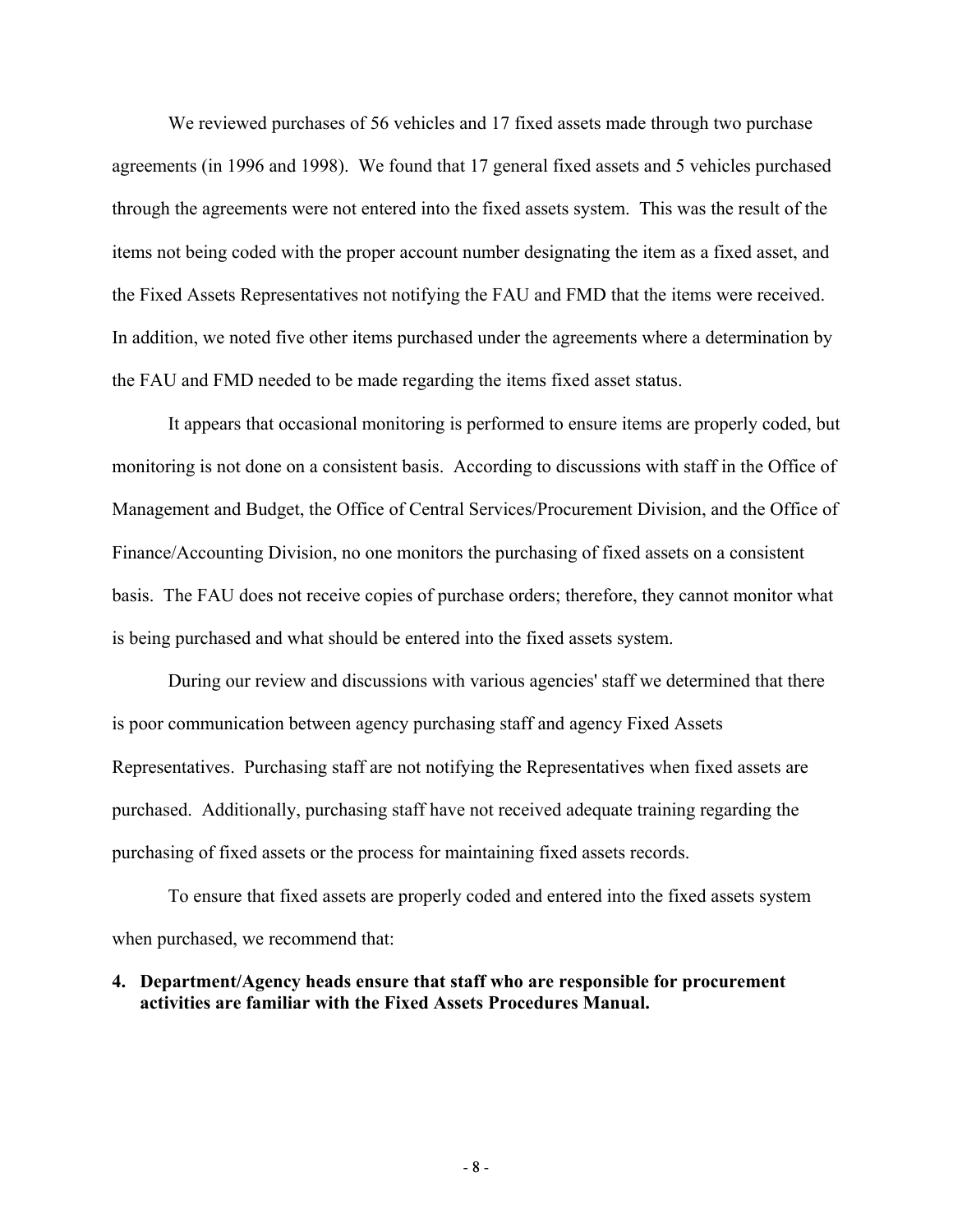- **5. Department/Agency heads take steps to ensure that staff who purchase fixed assets properly code purchases as fixed assets when they enter a direct purchase order requisition; and require the purchasing staff to properly inform the appropriate agency Fixed Assets Representative that a fixed asset is being purchased. The Fixed Assets Representative then needs to ensure that the fixed asset is properly recorded in the fixed assets system.**
- **6. The Director of Central Services and/or Office of Finance request the Office of Information Technology and Communications evaluate the MSA procurement system to determine if the system can be revised to provide an exception report listing line item purchases at \$5,000 and above for purchases made with County/Federal funds and \$500 and above for purchases made with State funds. The exception report should be used by the Fixed Assets Unit and the Fleet Management Division for review and monitoring purposes to ensure all fixed assets have been recorded in the fixed assets system.**

During our review, we learned from FAU staff that Fixed Assets Representatives are not

advising the FAU when replacement component parts or equipment is purchased for a fixed

asset. The FAU needs to be advised regarding renovations, upgrades, or major repairs to fixed

assets so that new information related to the fixed assets (i.e., new serial numbers, values) can be

reviewed. A determination should then be made as to what new data needs to be recorded in the

system. Additionally, when the County purchases a building, the FAU does not inspect the

building to ensure that any fixed assets in the building are noted and entered into the fixed assets

system. We recommend that:

- **7. Department/Agency Fixed Assets Representatives advise the Fixed Assets Unit when replacement component parts or equipment are purchased as an upgrade to a current fixed asset. The FAU should then make a determination as to what new data should be entered into the fixed assets system records.**
- **8. The Director of Central Services establish a review method for inspections of buildings purchased by the County to ensure that any fixed assets in the facility are recorded in the fixed assets system.**

# **Fixed Assets Turned In or Transferred**

A Property Turn-In Report (PGC #8) is to be submitted to the SPADU or the FMD when an agency no longer needs a fixed asset or the fixed asset is no longer usable. The general fixed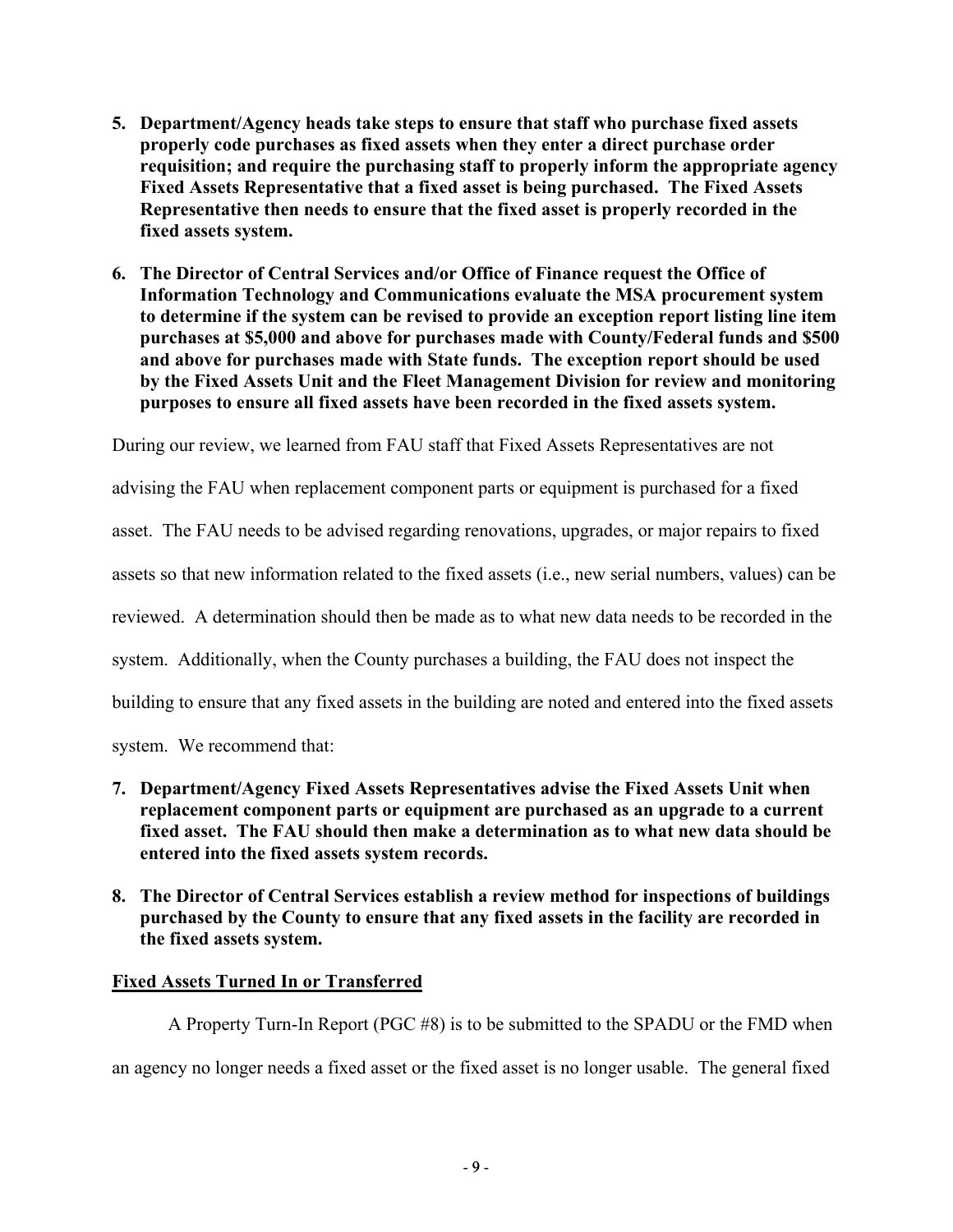asset or vehicle is inspected by the SPADU or FMD to determine whether the item/vehicle is still usable. The fixed asset is retired from the agency's fixed assets list and recorded under a holding agency until the item/vehicle is transferred to another agency or is disposed. If a vehicle is to be disposed, a copy of the Property Turn-In Report is submitted to the SPADU for processing. Once the vehicle is disposed, information is recorded on a copy of the Property Turn-In Report regarding disposal actions taken, which is then forwarded to the FMD. The FMD will then delete the vehicle from the fixed assets system.

A Notice of Loss or Damage form is to be submitted to the FAU or FMD when an item/ vehicle is lost, stolen or damaged. The FAU or FMD will then retire the item/vehicle from the agency's fixed assets list. A Transfer of Fixed Assets form is to be submitted to the FAU or FMD when an agency transfers an item/vehicle within a department (from one activity or subactivity to another) or to another agency. The FAU or FMD will then retire the item/vehicle from the transferring agency's fixed assets list and add it to the receiving agency's list.

We performed a physical inventory of fixed assets assigned to County agencies only based on the fixed assets listings produced and maintained by the Office of Central Services. The general fixed assets lists were as of May 2000, and the vehicle lists were as of April 2000. The actual physical inventory was conducted during fiscal year 2000-01. The vehicle inventory included a verification of vehicle identification numbers, tag numbers, and make and model of all vehicles included on the asset listing. The general fixed assets listing included a verification of the fixed assets tag and a manufacturer's serial number where applicable. We also inventoried all weapons assigned to the Police Department, the Office of the Sheriff, the Department of Corrections, the Fire Department, and the Office of the State's Attorney.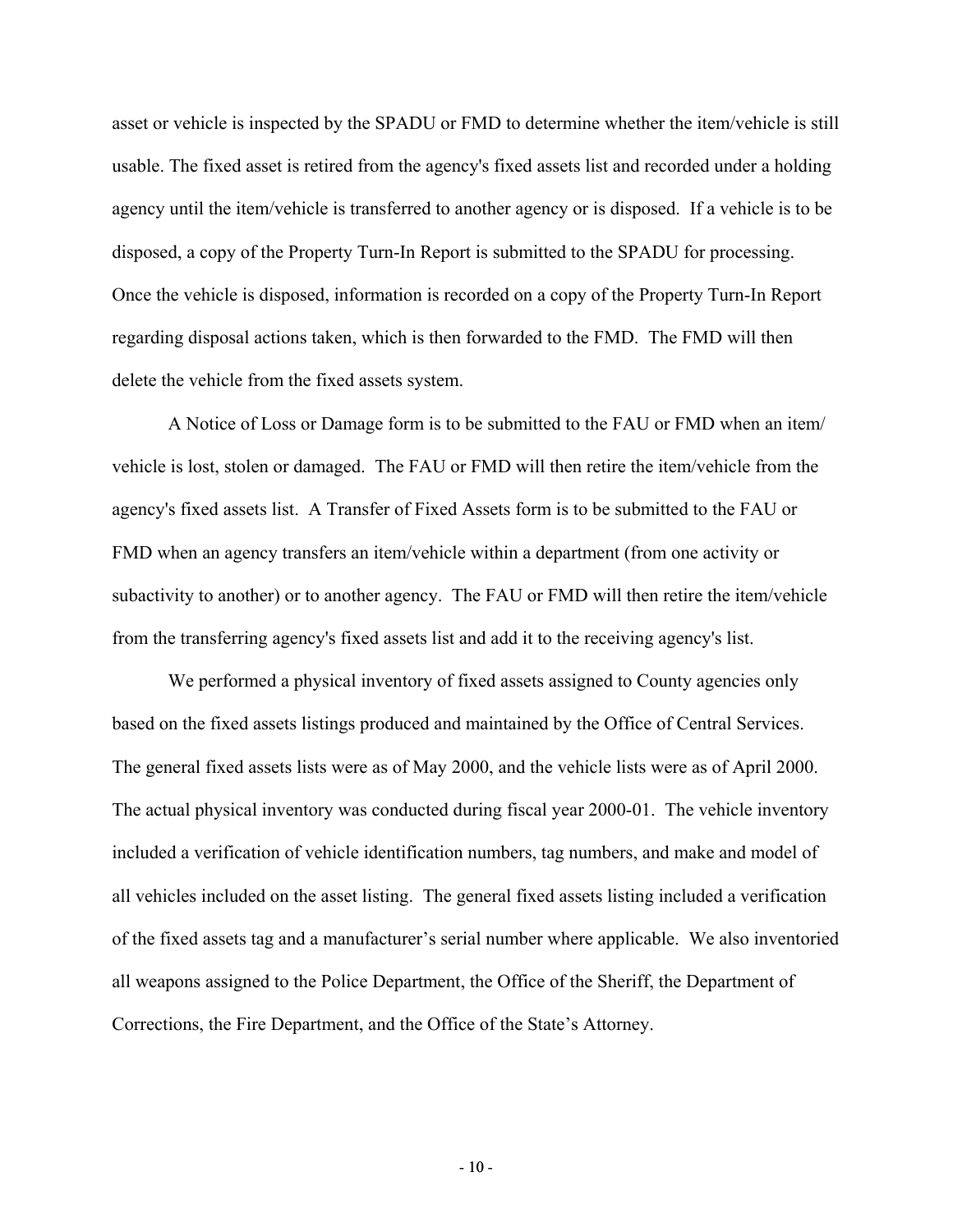The results of our physical inventory by agency are shown on Schedule A of this report.

Based on our review of the process of accounting for fixed assets and our physical inventory, we

found the following deficiencies:

- There were instances where no documentation existed as to a fixed asset's location and/or disposition (See Schedule A). We considered these fixed assets unaccounted for.
- As discussed earlier in the report, we noted instances where various agencies had fixed assets that were not included on the fixed assets listings.
- Property Turn-In Report forms, Transfer of Fixed Assets forms and Notice of Loss or Damage forms are not always submitted to the FAU, SPADU or FMD by agencies when fixed assets or vehicles are turned in, transferred to another agency, lost, stolen or damaged.
- The FAU, SPADU or FMD are not retiring items from the fixed assets system in a timely manner when these forms are received from an agency, in some cases. We noted that items had not been retired after a few months and up to 2 or 3 years.
- Agency Fixed Assets Representatives are not following up closely with the FAU, SPADU or FMD on fixed assets transferred, turned in, lost, stolen or damaged to ensure items/vehicles are retired from their fixed asset list.
- FMD is not deleting vehicles from the fixed assets system after vehicles have been sold or junked.
- FMD is not following up closely on vehicles sent to the SPADU. Vehicles were supposedly sent to the SPADU to be disposed, but the SPADU had no records/forms on hand to verify that the Unit received the vehicles and sold them.
- FAU does not record fixed assets under the holding agency when fixed assets are held for possible future reuse by an agency. Therefore, the fixed asset's value is not maintained in the fixed assets system for recordation and depreciation purposes.

To ensure that the fixed assets are properly safeguarded and fixed assets records are

adequately and accurately maintained, we recommend that:

- **9. Agency Fixed Assets Representatives submit Property Turn-In Report forms, Transfer of Fixed Assets forms, and Notice of Loss or Damage forms (as applicable) to the Fleet Management Division, Fixed Assets Unit or Surplus Property Acquisition and Disposal Unit for vehicles and general fixed assets that are turned in, transferred, lost, stolen, or damaged. The Representatives need to closely follow-up on all items and vehicles that are turned in or transferred with the applicable organizational unit to ensure that items or vehicles are retired from their agency's fixed assets listing.**
- **10. The Fixed Assets Manager retire items from agency fixed assets lists in a timely manner.**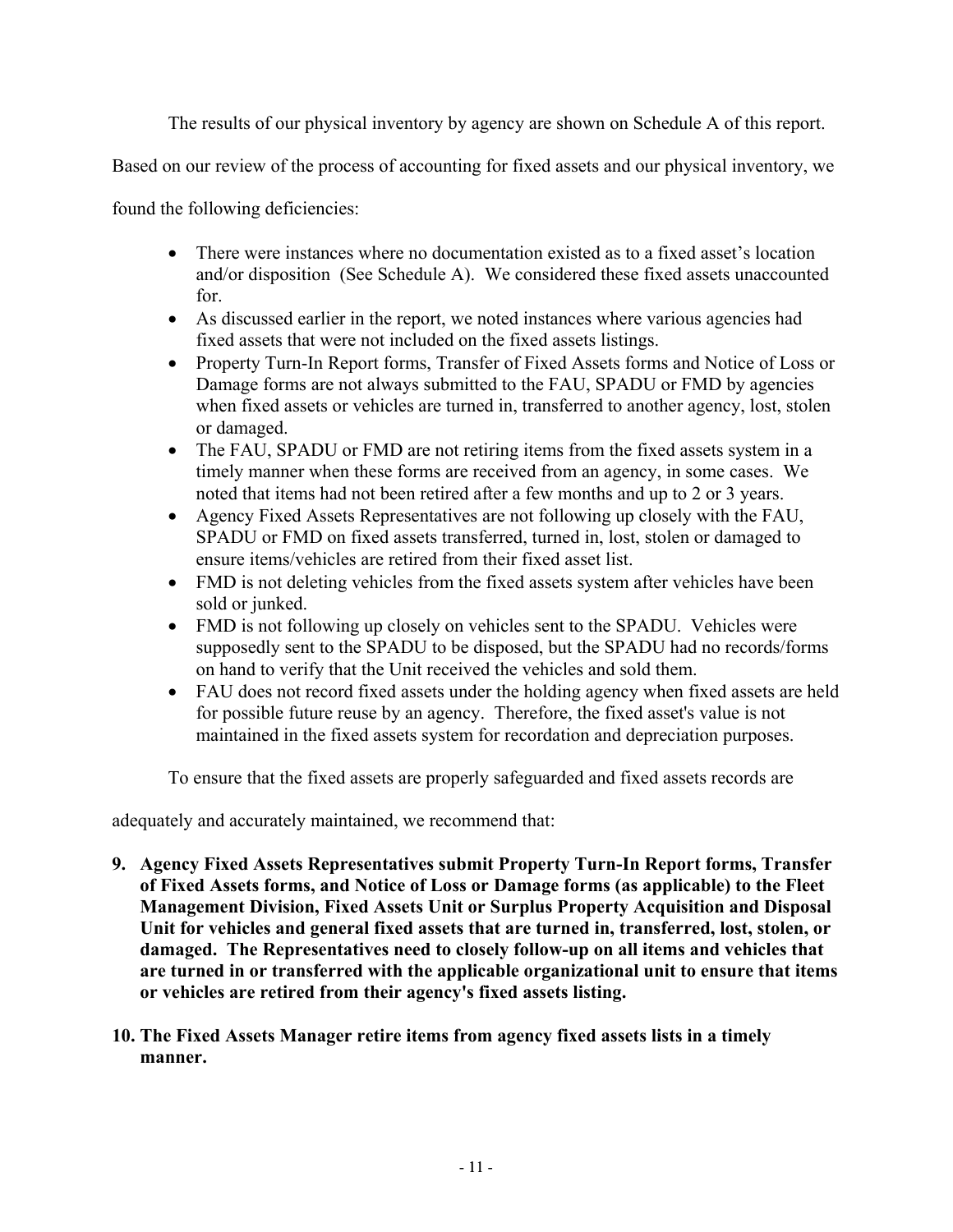- **11. The Fixed Assets Manager record fixed assets under the holding agency in the fixed assets system for items that are held as surplus. The fixed assets should remain under this holding agency until the item is sold, disposed of, or transferred to another agency.**
- **12. The head of the Fleet Management Division take steps to have vehicles deleted from the fixed assets system once they are sold, and have vehicles retired from an agency's vehicle listing when vehicles are turned in or transferred.**
- **13. The Fleet Management Division's Supply Manager closely follow-up on all vehicles sent to the Surplus Property Acquisition and Disposal Unit.**

## **Periodic Inventories**

Quarterly and biennial inventories are to be conducted by agency Fixed Assets Representatives to help maintain accurate fixed assets records. The quarterly inventory is conducted by the Representatives to ensure that any additions or deletions to the agency's fixed assets list since the last inventory have been processed. The biennial inventory is conducted by the Representatives to ensure that all fixed assets are on hand, as well as, ensure all items have been added and deleted since the last quarterly inventory. After an inventory has been conducted, the Representatives must return to the FAU either an updated/corrected fixed assets list or a written statement that the fixed assets list is correct and requires no changes.

During our audit, we learned that agency Representatives are not always conducting quarterly or biennial inventories and advising the FAU of the status of fixed assets. The FAU advises the Director of Central Services of those agencies that do not conduct an inventory. The FAU does not advise the agency head that inventories were not conducted. The inventories are an important control in maintaining an adequate and accurate record of fixed assets. We recommend that:

- **14. The Director of Central Services advise Department/Agency heads when the Fixed Assets Representatives do not perform the quarterly and biennial inventories.**
- **15. The Fixed Assets Manager periodically conduct sample physical inventories of agency fixed assets records to ensure that agency fixed assets listings are accurate.**